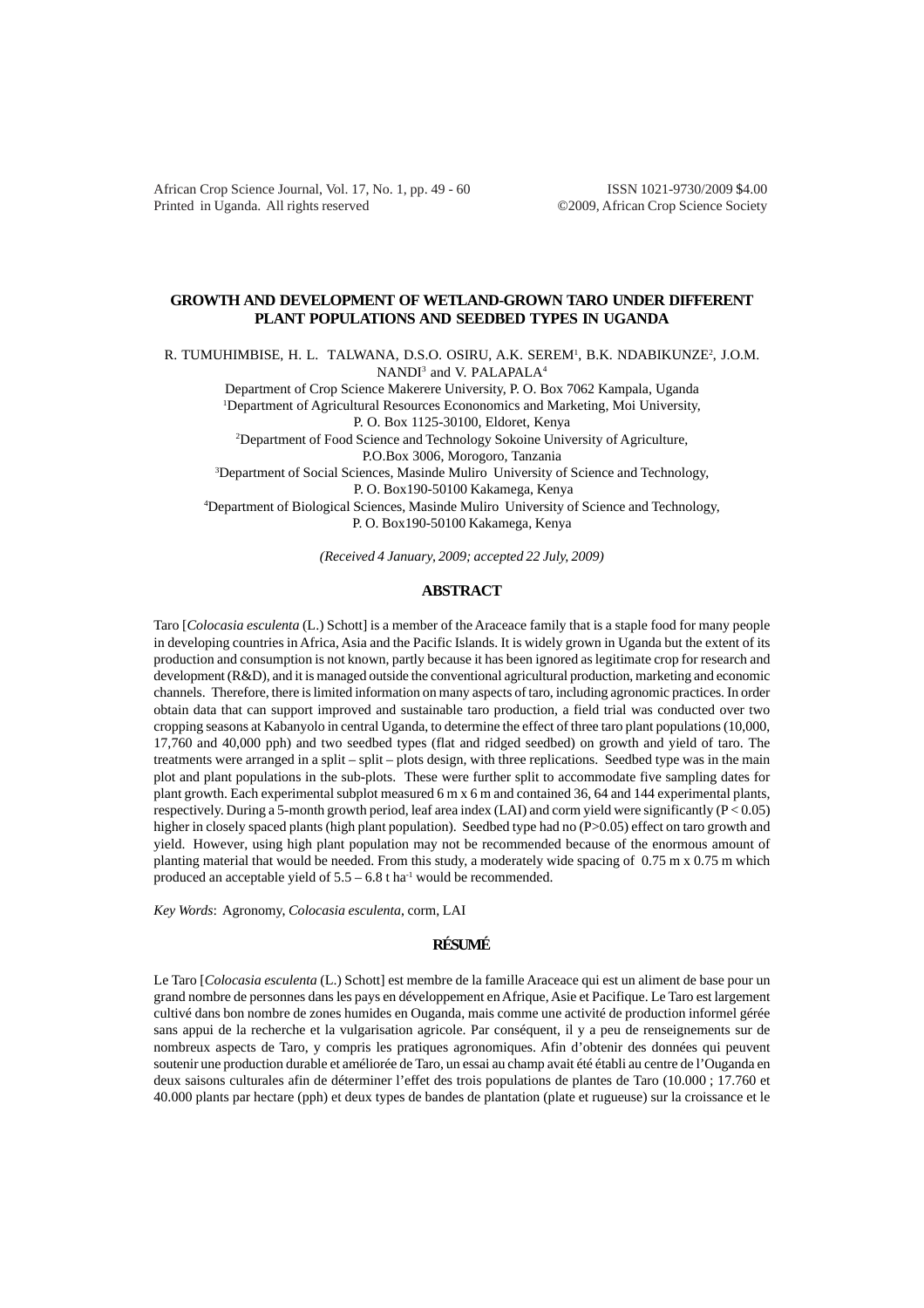rendement de Taro. Les traitements avaient été organisées en split - split – plot dans un modèle en blocs completement randomisés avec trois réplications. La bande de sémis type était dans la parcelle principale qui avait été divisée pour recevoir trois populations végétales et celles-ci étaient en plus divisées pour recevoir cinq dates de plantation échantillonnées pour la croissance des plantes. Pendant une période de croissance de 5 mois, l'index de surface de feuilles (LAI) et le rendement en bulbe étaient significativement plus élevés (P < 0,05) dans les plantes étroitement espacées (plante à population dense), tandis que le type de bande de plantation n'avait pas affecté la croissance et rendement de Taro. Toutefois, une densité de plantation élevée pourrait ne pas être recommandée en raison de la quantité énorme de materiel de plantation qui serait nécessaire en plus de rendement net réduite par unité de matériel de plantation. De cette étude, un espacement modérément large de 0,75 m x 0,75 m qui avait produit un rendement acceptable de  $5.5 - 6.8$  tonnes par hectare pourrait être recommandé. Le choix du type de bande de plantation à être utilisée pour la production de Taro doit dépendre de la topographie et du degré de l'humidité de la zone de production.

*Mots Clé*s: Agronomie, *Colocasia esculenta*, bulbe, LAI

#### **INTRODUCTION**

Taro [*Colocasia esculenta* (L.) Schott] is a member of the Araceace family that is a staple food for many people in developing countries in Africa, Asia and the Pacific (Agueguia *et al.*, 1992). It is produced mainly in Africa (especially in Nigeria) and Asia (mainly China), but it is most important per *capita* in Oceania (Howeler *et al.*, 1993; Onwueme, 1999). The cultivated species of Taro may be distinguished into two main groups; the *"eddoes"* and the *"dasheen"* types (Ki-zerbo, 1990; Onwueme, 1994; Valerio, 1988; IPGRI, 1999). The eddoes types have side tubers (cormels) that may be  $5 - 20$  in number and become as big as the mother corm. The cormels are usually absent in the dasheen types and it is the mother corm which is the main storage organ (IPGRI, 1999).

The corm and cormel which are the major economic parts have a nutritional value comparable to potato (Wang, 1983), while the young leaves and petioles which are occasionally used for food contains about 23% protein on a dry weight basis. It is also a rich source of calcium, phosphorus, iron, Vitamin C, thiamine, riboflavin and niacin, which are important constituents of human diet (Onwueme, 1999; Ndon *et al*., 2003).

Where grown in Uganda, Taro corms have a high economic value in urban markets. Its production provides employment to many people; and the crop maintains ground cover in the fields (Talwana *et al*., 2009). However, there is very limited local research on Taro in Uganda and its actual contribution to food security and economy is underestimated. Also, its profile on the national

research and conservation agenda is miserably low. It is not surprising, therefore, that the average Taro yields in Uganda remains very low  $\leq 1$  t ha<sup>-1</sup>) for the majority of smallholder producers annually (Talwana *et al*., 2009), compared to the African and world average of 5.9 and 6.6 t ha<sup>1</sup>, respectively (FAO, 2008).

It is possible that the status of Taro in Uganda can be improved to levels held by potato (*Solanum tuberosum*), sweet potato (*Ipomoea batatas*) and cassava (*Manihot esculenta*). This will require development of technologies that improve Taro yields to levels that are nearer its potential. There is, for example, urgent need to understand how various abiotic, biotic, and crop management factors impact on Taro growth and development in Uganda.

The objective of this study was, therefore, to determine the influence of plant populations and seedbed types on Taro growth and yield in an effort to develop a package of agronomic practices for improved production of Taro in Ugandan conditions.

#### **MATERIALS AND METHODS**

A field experiment was conducted at the Makerere University Agricultural Research Institute Kabanyolo (MUARIK), located about 14 km North East of Kampala, 1250 -1320 metres above the sea level. The soils at MUARIK are deep, highly weathered with a pH of  $5.0 - 6.0$ . The climate is tropical, with annual rainfall of about 1300 mm, divided into two peaks, March to May and October to November. The daily maximum temperatures vary from  $26^{\circ}$ C in July to  $28.5^{\circ}$ C in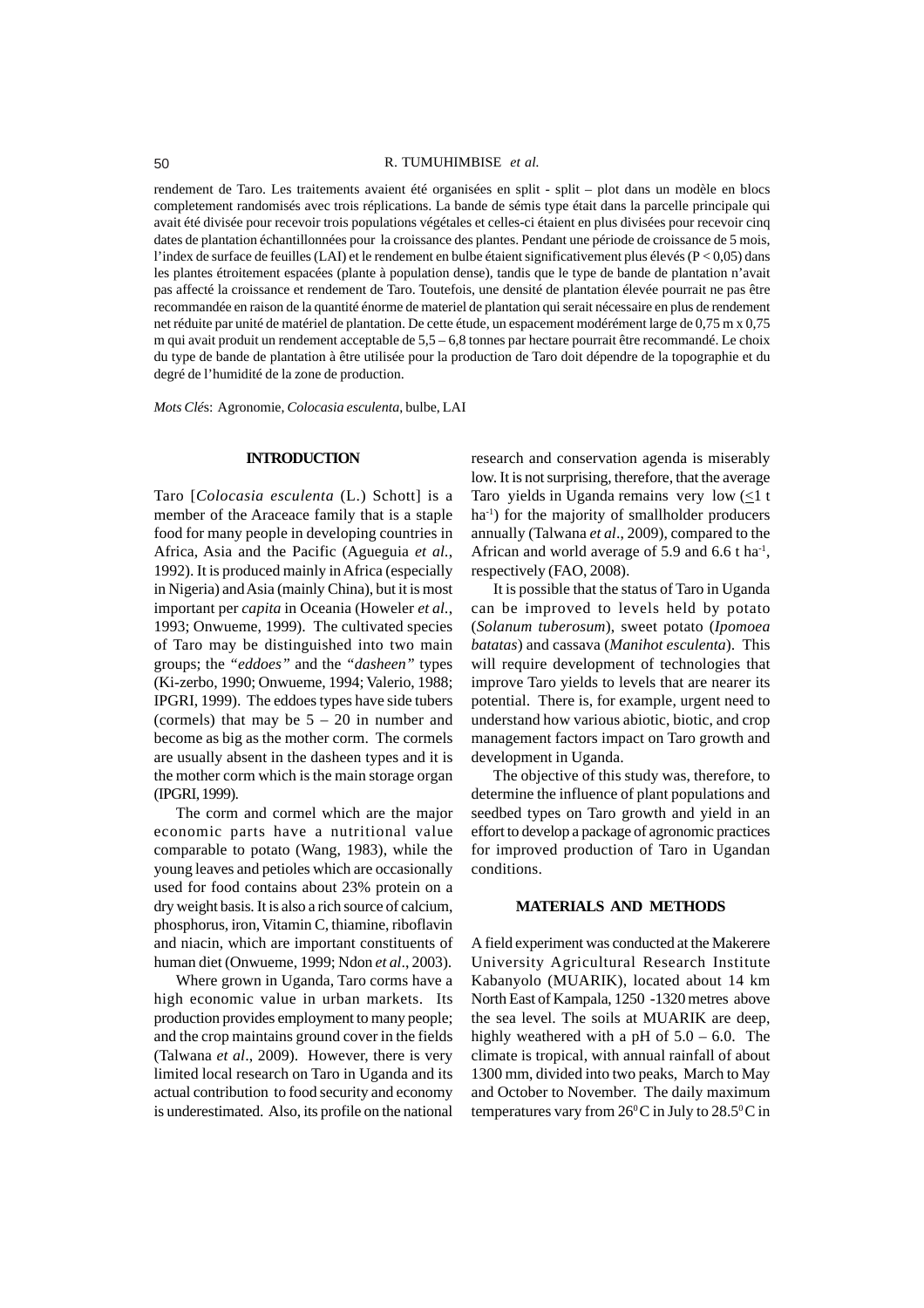January; daily minimum temperatures vary from 15.50 C in July/August to 17.40 C in April.

Taro basal stems (the apical 1-2 cm of the corm with the basal 15-20 cm of the petioles attached) collected from neighbouring farmers' fields were planted out in the field in August 2007 and March 2008 and arranged in a split – split – plot design with three replications. Each replication contained two main plots (seedbed types) which were split to accommodate three plant spacing: 1 m x 1 m  $(10,000 \text{ plants ha}^{-1}, \text{ph})$ , 0.75 m x 0.75 m  $(17,760 \text{ miles ha}^{-1}, \text{ph})$ ph) and 0.5 m x 0.5 m (40,000 ph). These were further split to accommodate five sampling dates for plant growth. Each subplot measured 6 m x 6 m and contained a total of 36, 64 and 144 Taro plants, for the plant spacing  $1 \text{ m} \times 1 \text{ m}$ , 0.75 m x 0.75 m and 0.5 m x 0.5 m, respectively. The experiment was set up in a swampy area, which was filled using hand hoes.

Plant growth was evaluated at 30, 60, 90, 120 and 150 days after planting (DAP). At each evaluation, plant height (cm) was measured from the ground level to the shoot apex. Also, the standing leaves on each individual plant were counted; and leaf area index was estimated from linear measurements of leaf blades (Goenaga and Singh, 1996). Additionally, data were collected on below ground plant growth parameters, namely, corm length, corm diameter, and fresh corm weight.

Corm length was the distance from the tip of the corm to a point where the outer leaf petiole attached to the corm. The diameter of the cross section of the corm at the point where the outer leaf petiole attached to the corm was taken as the corm diameter. Fresh corm weight of harvested plants from 3 m x 3 m subplots marked out of the original 6 m x 6 m plots were obtained to estimate yield per hectare.

Data collected were subjected to analysis of variance using Generalised Linear Model (GLM) procedures of GenStat® (10<sup>th</sup> Edition) Computer programme and the means were separated using least significance difference (LSD) at 5% probability level.

### **RESULTS AND DISCUSSION**

Figures 1 - 4 show Taro plant growth at three different plant populations on two seed bed types

through a 5 month growing period. The first 90 DAP were characterised by increase in plant height (Fig. 1), number of leaves (Fig. 2), length of the leaf petiole (Fig. 3) and leaf area index (Fig. 4). Plant height before 90 DAP (30 and 60 DAP) was significantly ( $P < 0.05$ ) lower than after 90 DAP (90, 120 and 150 DAP). Leaf petiole length increased with DAP; characterised by a sharp increase between 30 and 90 DAP, after which it nearly leveled out ( 90 – 150 DAP). Leaf area index was significantly ( $P < 0.05$ ) highest in the closely spaced plants and lowest in the widely spaced plants although the number of leaves did not change appreciably throughout the 150 days of Taro growth (Fig. 4).

Corm growth was characterised by a slow growth period during the first 30 DAP followed by a period of growth in which corm diameter (Fig. 5) and length (Fig. 6) increased rapidly throughout the 150 days assessed. Both corm diameter and length were not significantly  $(P >$ 0.05) influenced by seedbed preparation and plant population. However, they were consistently lower in the closely spaced plants than the widely spaced plants. Similarly, corm fresh weight increased with DAP, being highest at 150 DAP (Fig. 7). Taro yields were significantly  $(P < 0.01)$  higher for plants spaced at  $0.5$  m  $\times$  0.5 m, followed by  $0.75 \text{ m} \times 0.75 \text{ m}$  and lower for plants spaced at  $1m \times 1m$ . Seedbed types did not significantly  $(P > 0.05)$  affect corm yield.

The observed Taro growth and yield patterns are similar to those reported for aroids elsewhere (Goenaga and Chardon, 1995; Goenaga, 1996), although with lower values, probably because the study here did not use additional water supply or other production inputs. Plant populations have been reported to influence Taro growth; high plant populations being associated with higher LAI and corm yields due to high number of shoots per unit area (Ezumah and Plucknett, 1981; Prasad and Singh, 1992) and high number of corms per unit area (Onwueme, 1994), respectively.

The maximum LAI of 4.3 observed in closely spaced plants at 90 DAP was within the range for the theoretical optimum LAI of  $4 - 5$  (Scholberg *et al*., 2000). Similarly, the highest yield of 8.4 – 10.8 t ha-1 observed in closely spaced plants at 150 DAP was higher than the African and world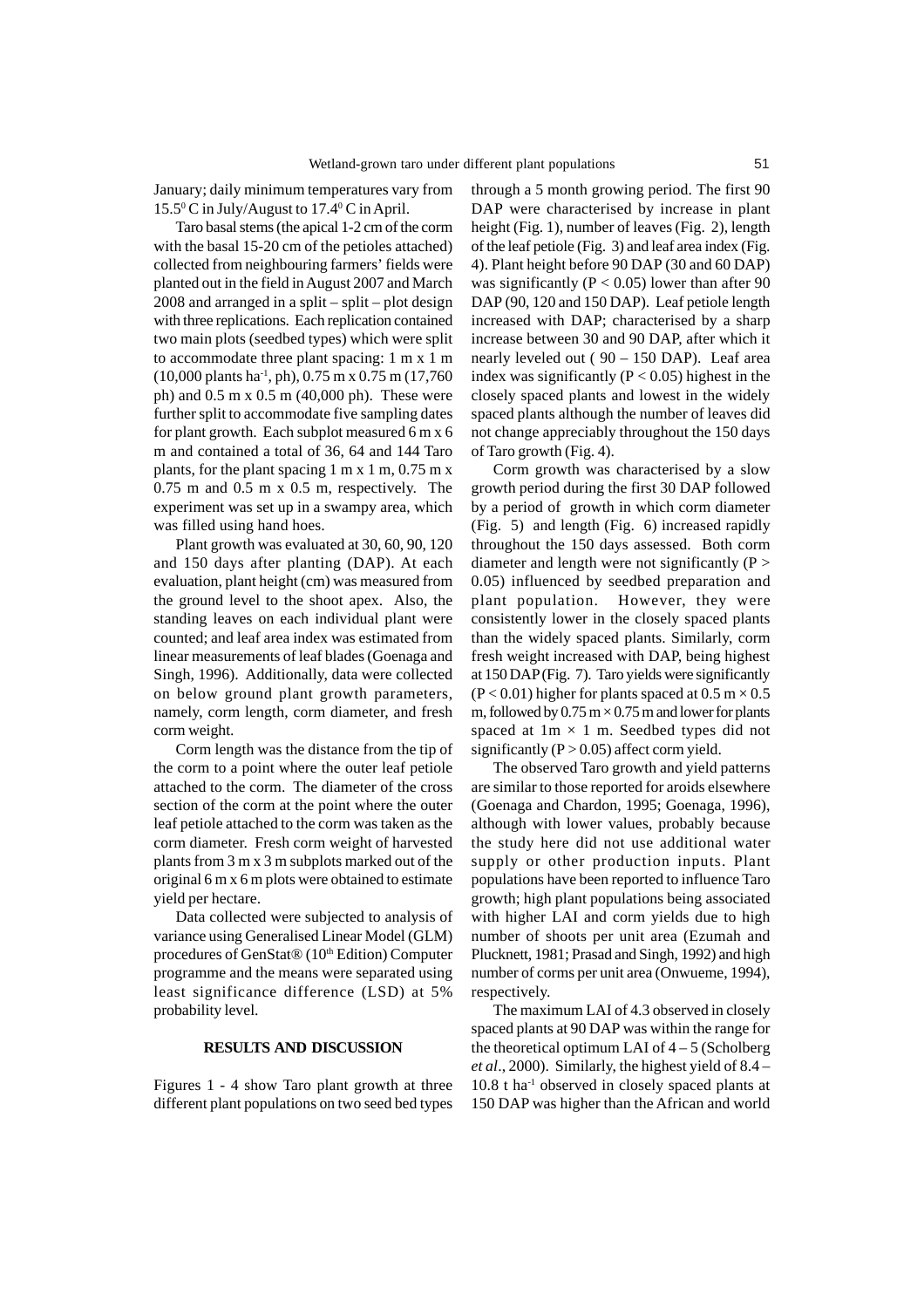

Figure 1. Relationship between plant height and days after planting in taro grown on a flat and ridged seedbed ( $\blacklozenge$  ) 0.5 m  $x 0.5 m$  ( $\blacksquare$ ) 0.75 m x 0.75 m ( $\spadesuit$ ) 1 m x 1 m.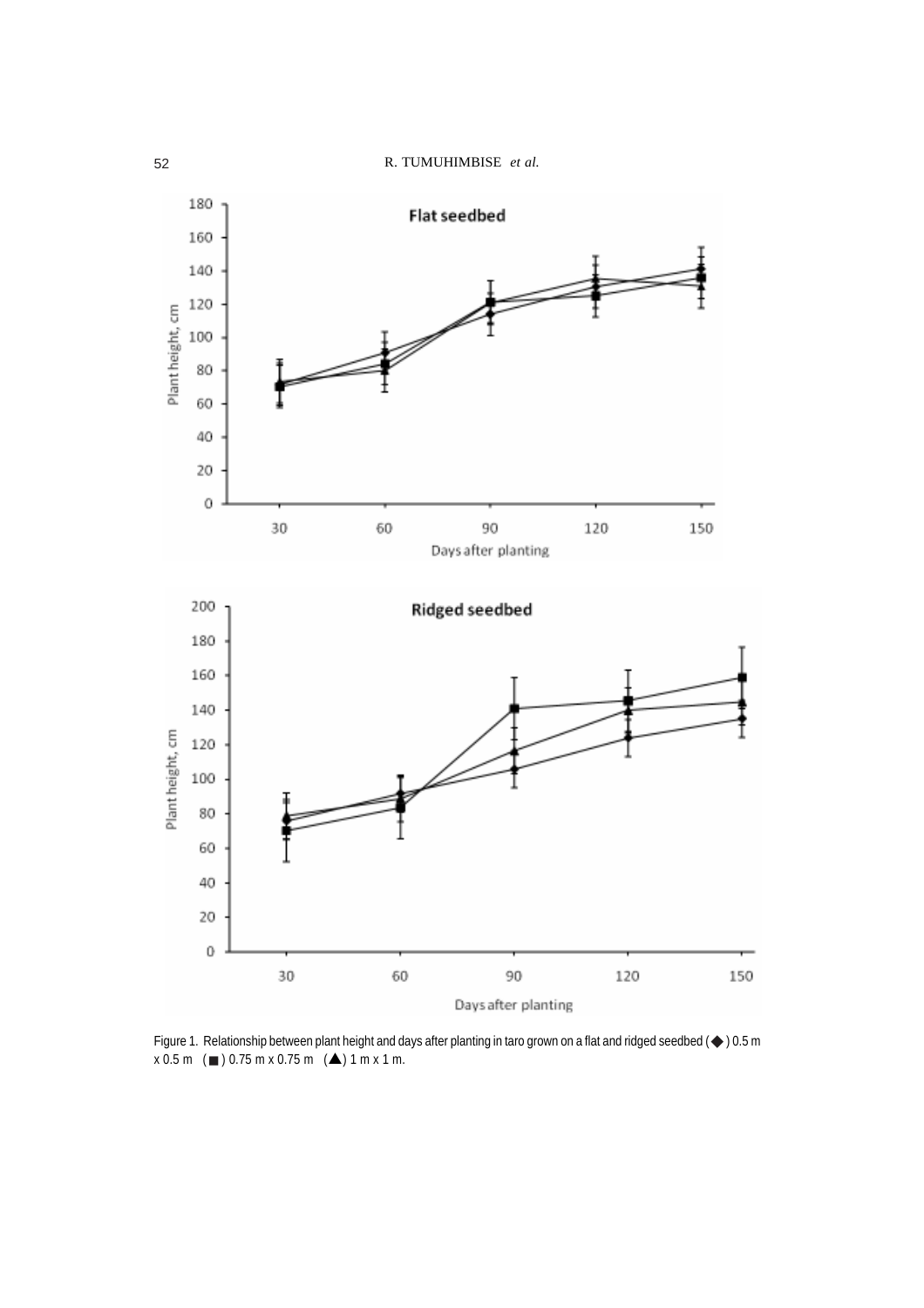

Figure 2. Relationship between number of leaves and days after planting in taro grown on a flat and ridged seedbed  $\,(\blacklozenge\,)$  $0.5$  m x  $0.5$  m  $\text{(} \blacksquare \text{)}$   $0.75$  m x  $0.75$  m  $\text{(} \blacktriangle \text{)}$  1 m x 1 m.

average of 5.9 and 6.6 t ha<sup>-1</sup>, respectively (FAO, 2008). However, using high plant population may not be recommended because of the enormous amount of planting material that would be needed, whereas availability of planting material is an everpresent problem in Taro production (Eze and Okorji, 2003). Besides, there is reduced net return per unit of planting material at high plant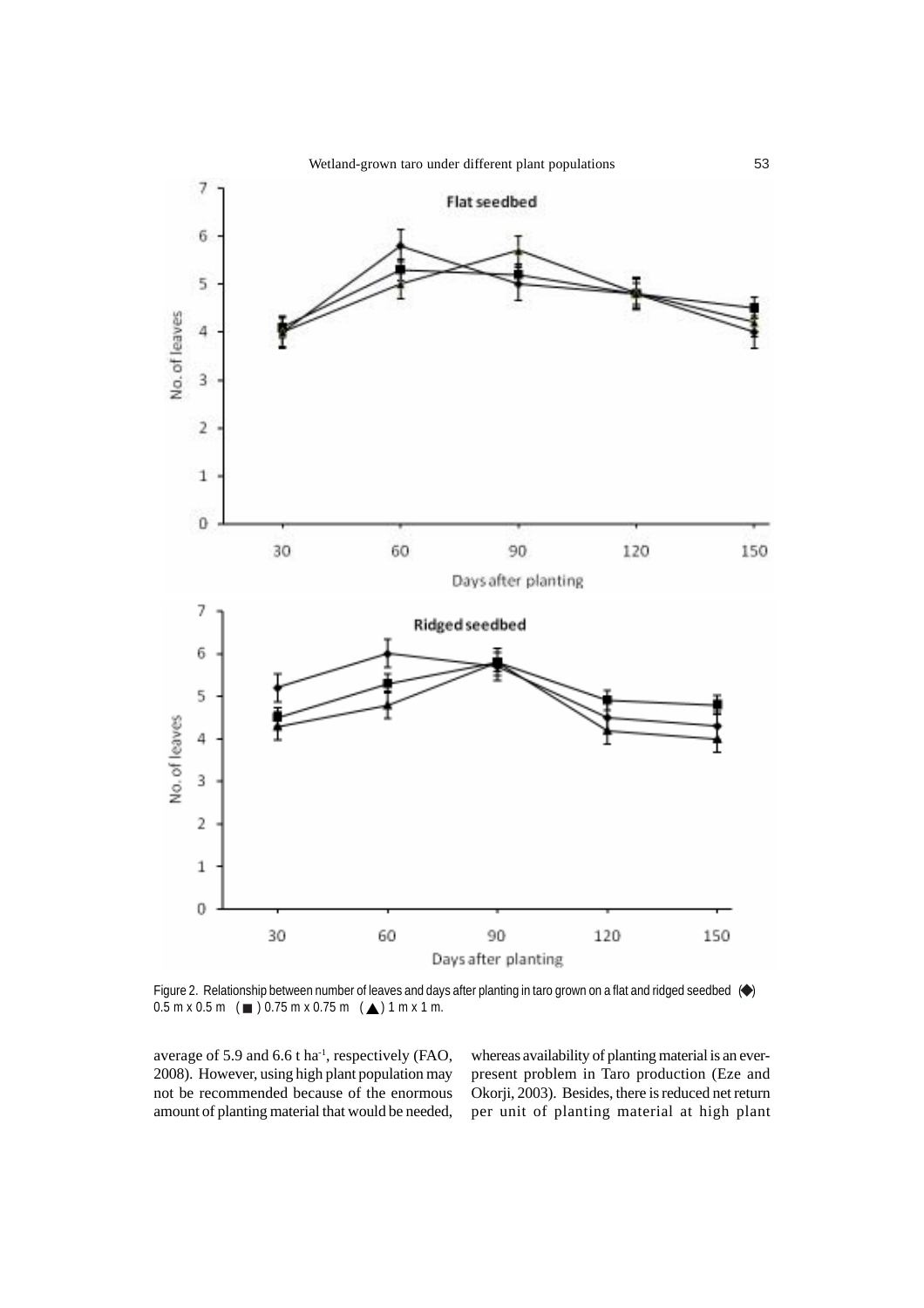

Figure 3. Relationship between leaf petiole length and days after planting in taro grown on a flat and ridged seedbed  $\bigcirc$  0.5 m  $x 0.5 m$  ( $\blacksquare$ ) 0.75 m  $x 0.75 m$  ( $\blacktriangle$  ) 1 m x 1 m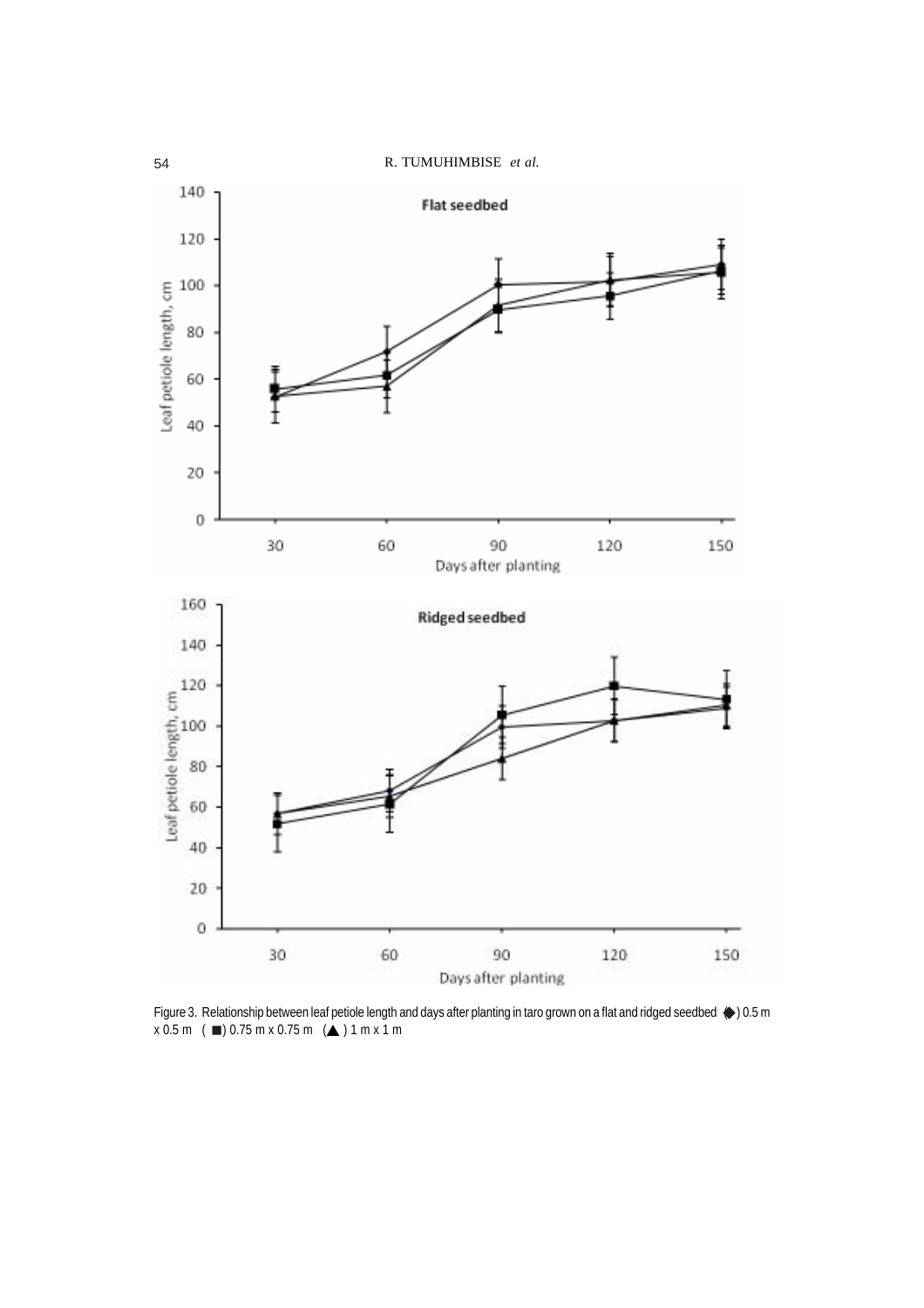

Figure 4. Relationship between leaf area index and days after planting in taro grown on flat and ridged seedbed  $\,$   $\,$   $\,$   $\,$  0.5 m  $x 0.5 m$  ( $\blacksquare$ ) 0.75 m x 0.75 m ( $\blacktriangle$ ) 1 m x 1 m.

populations (Ajijola, 2003; Echebiri, 2004). From this study, a moderately wide spacing of 0.75 m x 0.75 m which produced an acceptable yield of 5.5  $-6.8$  t ha<sup>-1</sup> would be recommended.

It was observed that LAI and corm development were not in synchrony (Fig. 4 *versus* Fig. 7). Maximum LAI was observed 90 DAP and declined thereafter, implying that the critical phase of tuber growth was in a period of declining LAI. It is likely that the yield potential of Taro may not have been realised during this study because the declining LAI would not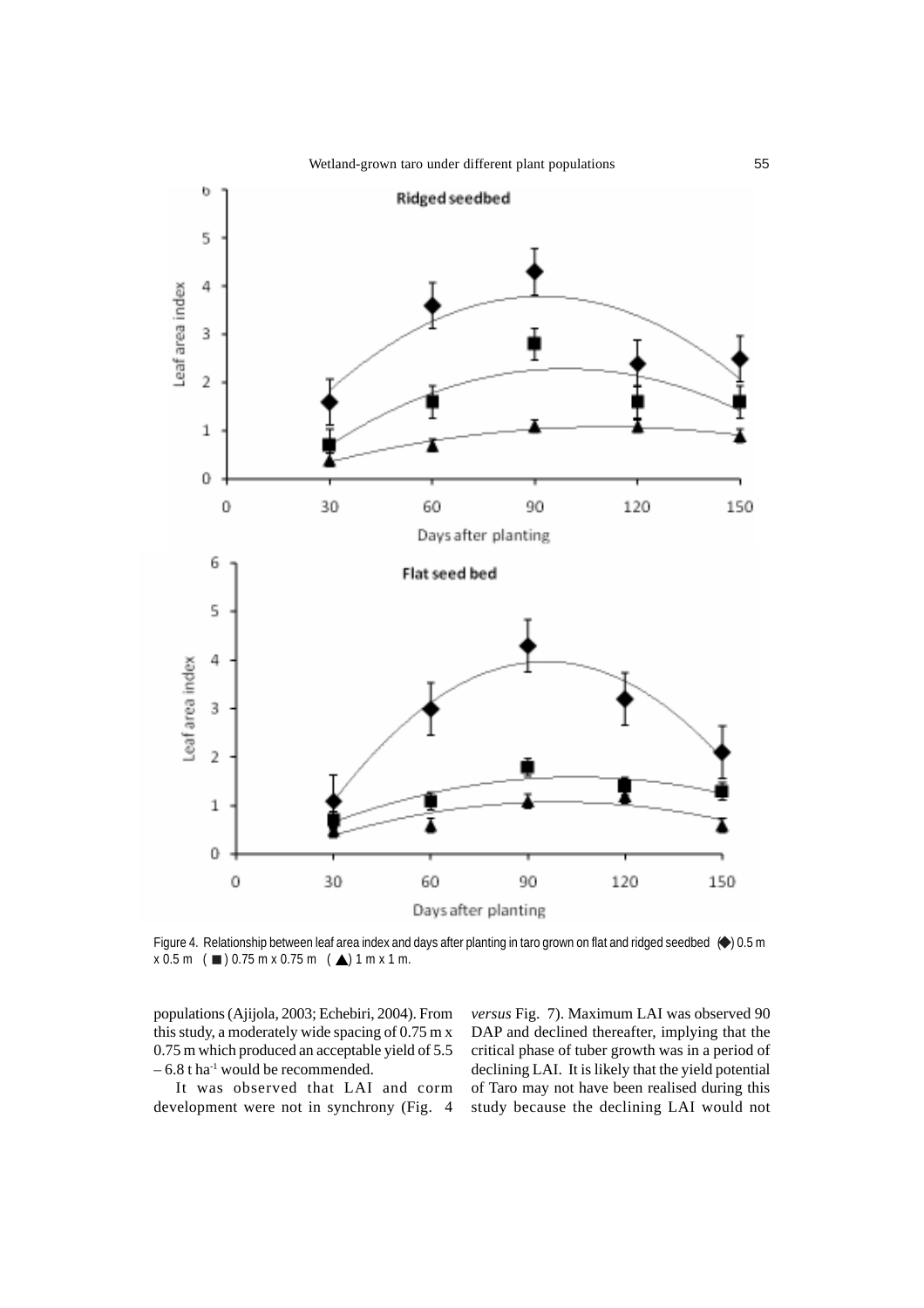

Figure 5. Relationship between corm diameter and days after planting in taro grown on a flat and ridged seedbed $\blacklozenge 0.5$  m  $x$  0.5 m; (  $\blacksquare$  ) 0.75 m x 0.75 m; (  $\blacktriangle$ ) 1 m x 1 m. ♦ ■ ) 0.75 m x 0.75 m;  $($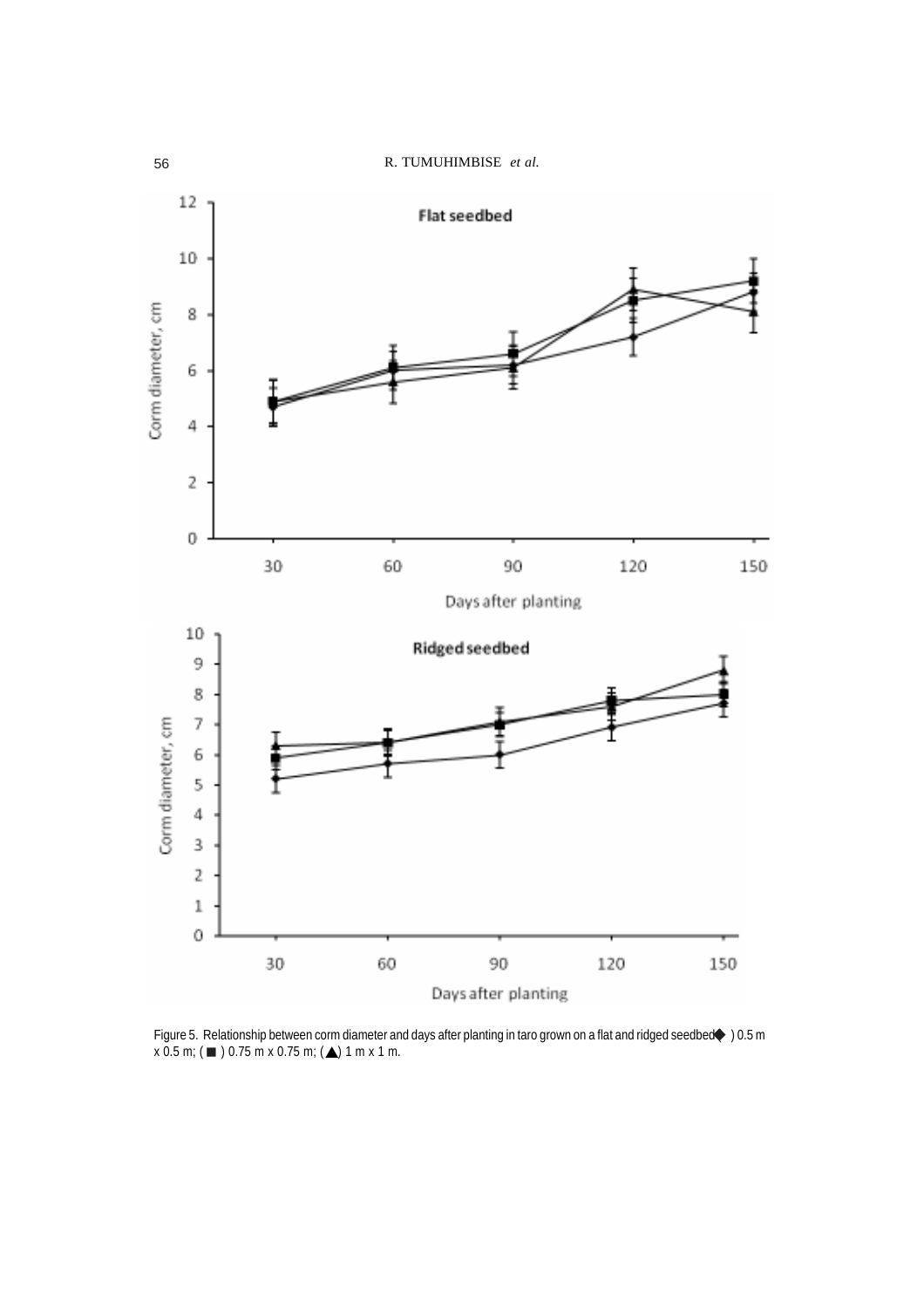

Figure 6. Relationship between corm length and days after planting in taro grown on a flat and ridged seedbed  $\bigcirc$  0.5 m  $x 0.5 m$  (  $\blacksquare$  ) 0.75 m x 0.75 m ( $\blacktriangle$  ) 1 m x 1 m.  $\bullet$  $\Box$ ) 0.75 m x 0.75 m ( $\triangle$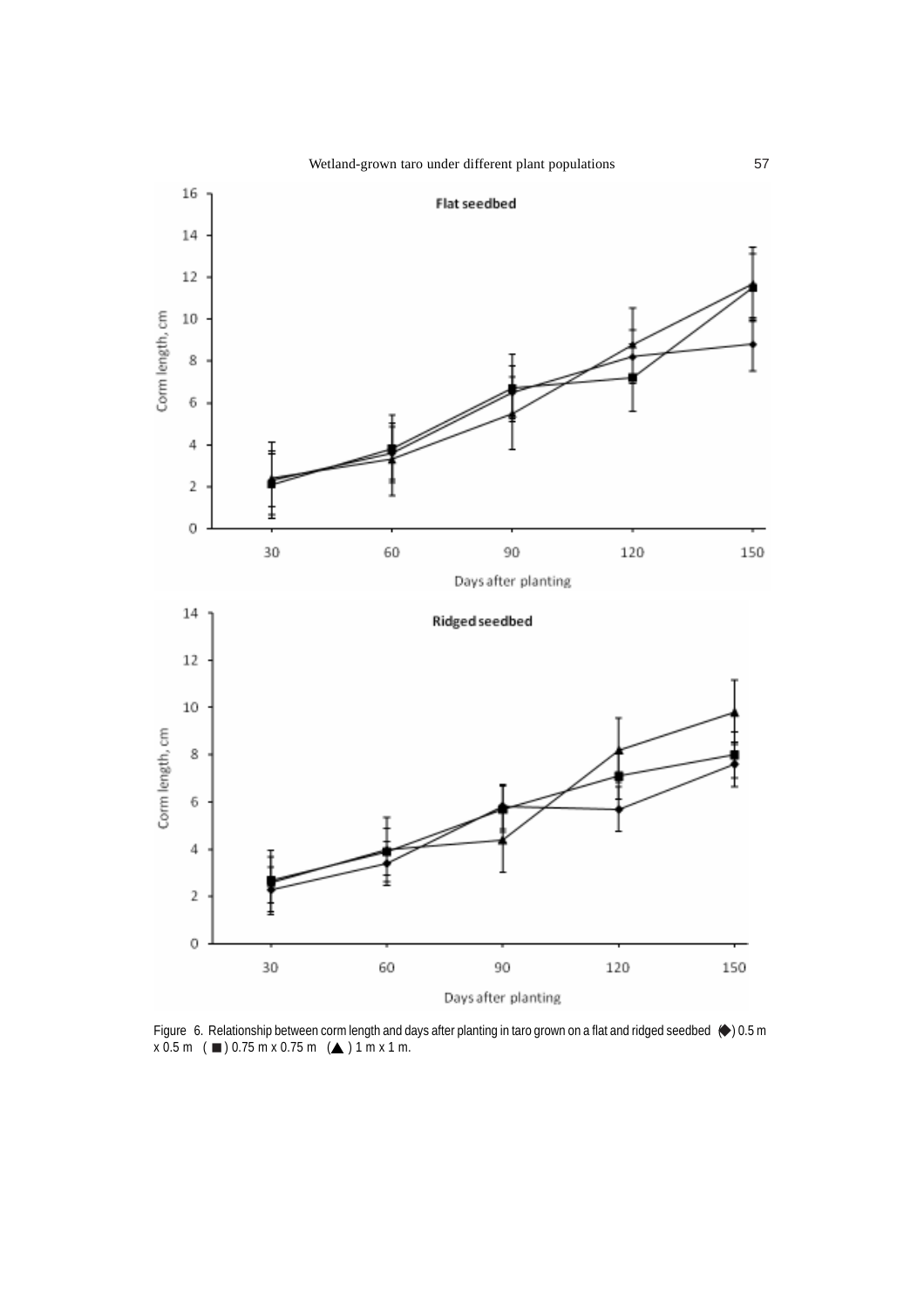

Figure 7. Relationship between corm yield and days after planting in taro grown on a flat and ridged seedbed  $\textcolor{blue}\blacklozenge$  0.5 m  $x 0.5 m$  ( $\blacksquare$ ) 0.75 m x 0.75 m ( $\blacktriangle$  ) 1 m x 1 m.

guarantee higher dry matter accumulation. However, it is noteworthy that the yield obtained in this study was without additional production inputs (water, fertilisers, etc). Therefore, with

intensive management in association with commercial production, higher Taro yields can be obtained in Uganda.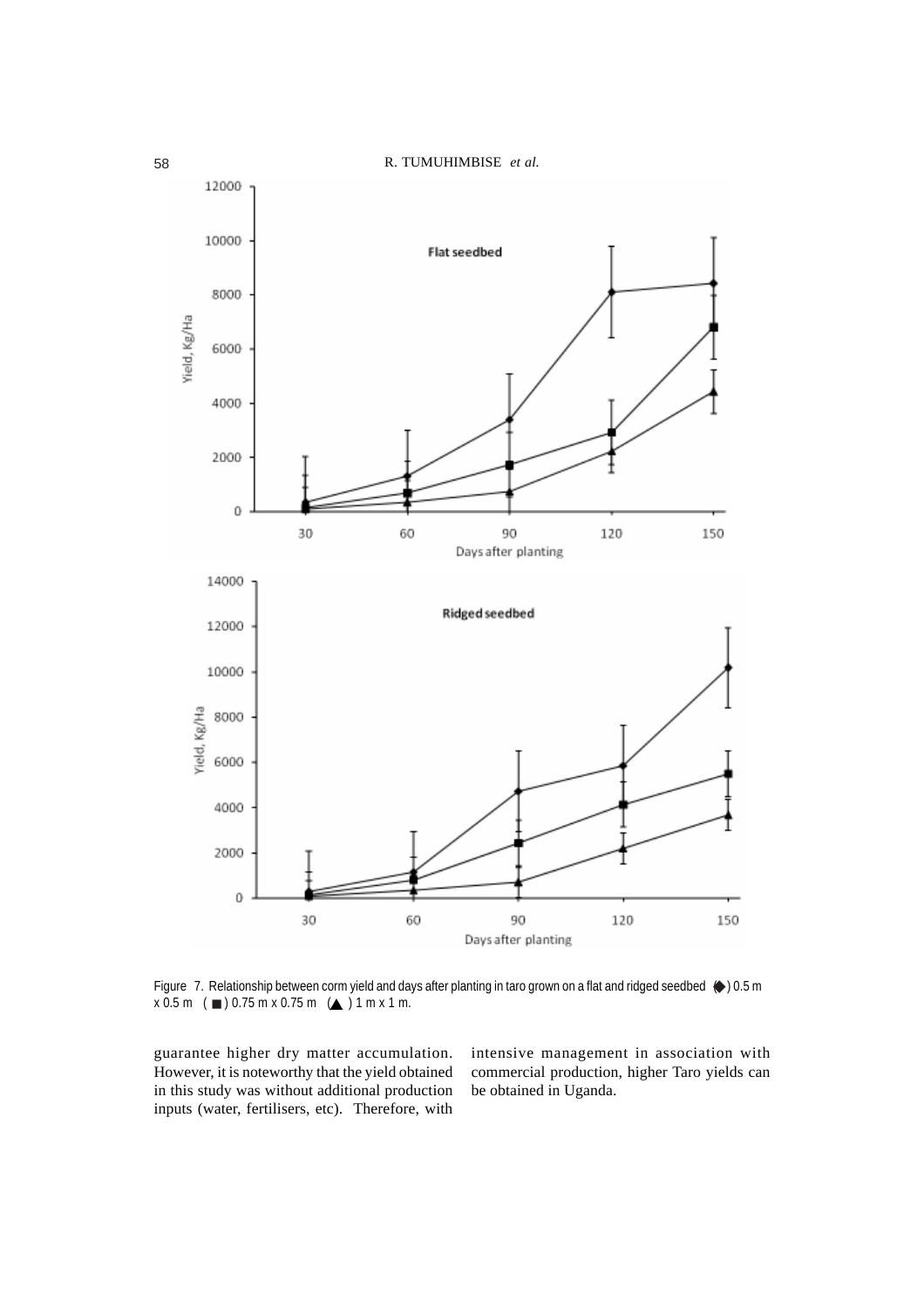Although seedbed type did not significantly affect Taro growth and yield in this study, other studies have on the contrary reported increased yields. For example, Ndon *et al*. (2003), Anikwe *et al*. (2007) and Agbede (2008) showed that conventional tillage is disadvantageous to soil fertility and subsequently Taro yield, thereby recommending use of tillage practices that conserve soil and water. From this study, however, it may be recommended that the choice of the seedbed type to be used for Taro production should depend on topography and the amount moisture in the soil. For example, ridges may be used in flooded or wetlands, which are susceptible to extreme floods during heavy rains to provide better aeration for root development. However, the major difficulty with ridge planting in Uganda, which on average receives >1000 ml rainfall per year, would be the gradual wash down of the ridge tops during the rains thereby decreasing the height of ridges, exposing tubers and thus, affecting corm growth.

# **ACKNOWLEDGEMENT**

The Swedish International Development Cooperation Agency (SIDA) through the Lake Victoria Research Initiative (VicRes) of the Inter-University Council of East Africa (IUCEA) funded this study. The information presented does not represent the views of SIDA/VicRes/IUCEA or the respective institutions to which the researchers are affiliated.

### **REFERENCES**

- Agbede, T. M. 2008. Nutrient availability and cocoyam yield under different tillage practices. *Soil and Tillage Research* 99: 49 – 57.
- Agueguia, C. A. Fatokun and Hahn, S. K. 1992. Protein analysis of ten cocoyam, *Xanthosoma sagittifolium* (L.). Schott and Colocasis esculenta (L.) Schott genotypes, Root crops for food security in Africa. Proceedings of the fifth triennial symposium, Kampala, Uganda. pp. 348.
- Ajijola, S. 2003. Efficiency of resource use among cocoyam farmers in Owo Local Government

area of Ondo State, Nigeria. *Moor Journal of Agricultural Research* 4: 281-287

- Echebiri, R. N. 2004. Socio-Economic factors and resource allocation in cocoyam production in Abia State, Nigeria: A case study. *Journal of Sustainable Tropical Agricultural Research* 9: 69-73
- Eze, C. C. and Okorji, E.C. 2003. Cocoyam production by women farmers under improved and local technologies in Imo State, Nigeria. *African Journal of Sciences* 5(1):113-116
- Ezumah, H.C and Plucknett, D.L. 1973. Response of Taro, *Colocasia esculenta* (L.) Schott, to water management, plot preparation and population, 3rd int.symp.Trop.Root Crops, Ibadan, Nigeria.
- Food and Agricultural Organisation (FAO). 2008. FAOSTATbase. http://www.fao.org (Accessed 20 January 2009).
- Goenaga, R. 1996. Taro yield and dry matter distribution under upland conditions in Puerto Rico. *African Crop Science Journal* 4: 289-294
- Goenaga, R. and Chardón, U. 1995. Growth, yield and nutrient uptake of Taro grown under upland conditions. Journal of Plant Nutrition 18: 1037-1048.
- Goenaga, R. and Singh, U. 1996. Estimation of leaf area of Taro [*Colocasia esculenta* (L.) Schott] from linear measurements. *Journal of Agriculture of University of Puerto Rico* 80: 183 – 185.
- Howeler, R. H., Ezumah, H. C. and Midmore, D. J. 1993. Tillage systems for root and tuber crops in the tropics. *Soil and Tillage Research* 27:  $211 - 240.$
- IPGRI (International Plant Genetic Resources Institute). 1999. Descriptors for Taro (Colocasia esculenta). IPGRI, Rome, Italy.
- Ki-zerbo, J. 1990. African pre-history. Pages 313 – 319 in: General history of Africa. James Currey Ltd. London, UK.
- Ndon, B. A., Ndulaka, N. H. and Ndaeyo, N. U. 2003. Stabilisation of yield parameters and some nutrient components in cocoyam cultivars with time in Uyo, southern Nigeria. *Global Journal of Agricultural Sciences* 2:  $74 - 78.$